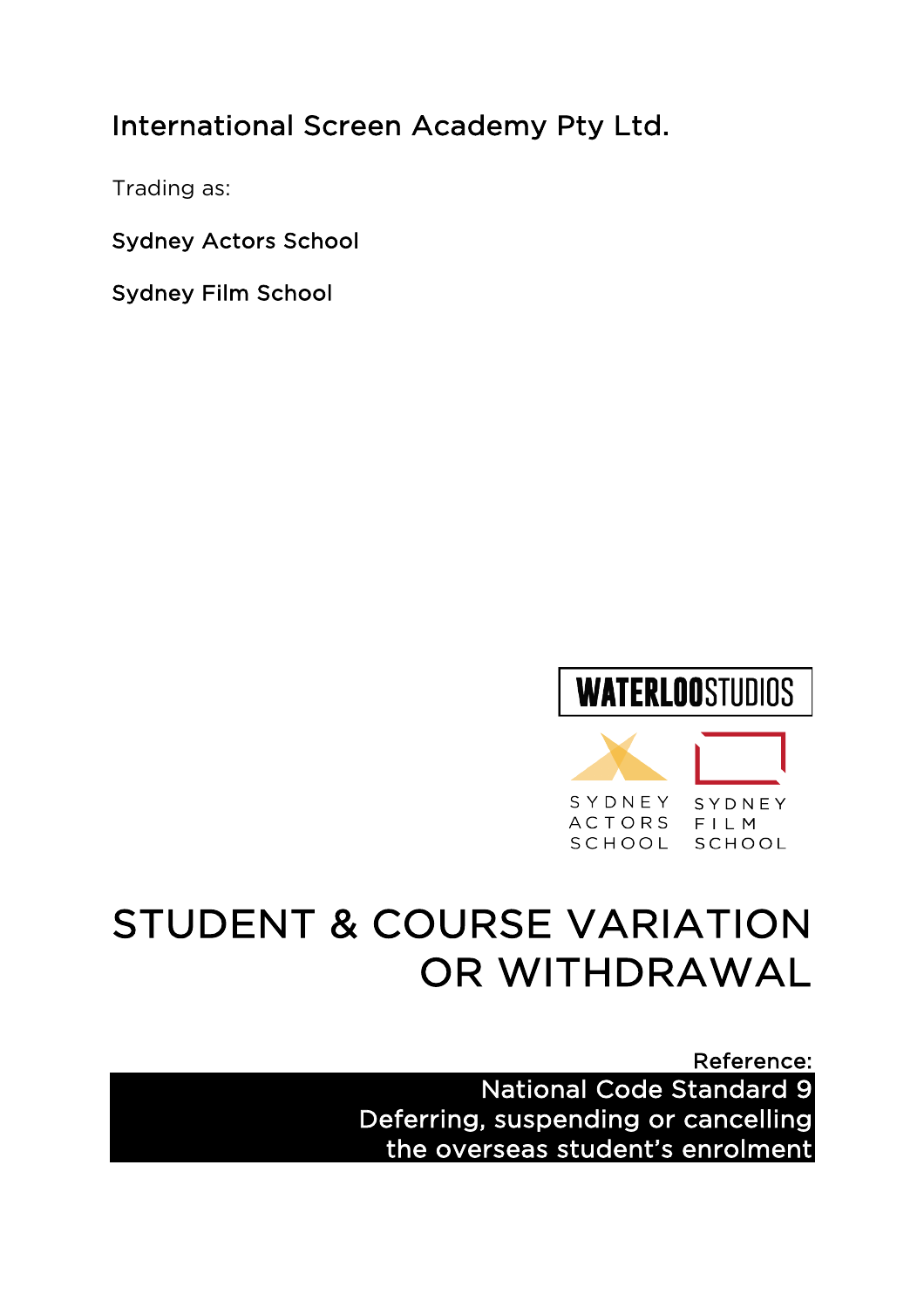### VERSION HISTORY

| <b>Policy Owner:</b> |             | <b>Executive Chairman</b>                               |  | Mr Simon Hunter    |         |  |
|----------------------|-------------|---------------------------------------------------------|--|--------------------|---------|--|
| <b>Document</b>      |             | General Manager                                         |  | Mr Ashley Curry    |         |  |
| Management:          |             |                                                         |  |                    |         |  |
| File:                |             | POL SS12 Student & Course Variations Withdrawal v2.3    |  |                    |         |  |
| Last Updated on:     |             | 05/2019                                                 |  | <b>Next Review</b> | 05/2020 |  |
|                      |             |                                                         |  | Date:              |         |  |
|                      |             |                                                         |  |                    |         |  |
| Number               | Dates       | Changes summary                                         |  |                    |         |  |
| V2.3                 | May 2019    | Further customisation for ISA Pty Ltd                   |  |                    |         |  |
| V2.2                 | August 2018 | Customised for ISA Pty Ltd                              |  |                    |         |  |
| V2.2                 | Jan 2018    | Update to National Code 2018                            |  |                    |         |  |
| V <sub>2.1</sub>     | May 2017    | Update to National Code 2017                            |  |                    |         |  |
| V2.0                 | September   | Quality assurance check across documents with reference |  |                    |         |  |
|                      | 2016        | to ASQA fact sheets and ESOS Act changes & Explanatory  |  |                    |         |  |
|                      |             | guide                                                   |  |                    |         |  |
| V <sub>1.0</sub>     | July 2016   | New standards for RTO's 2015                            |  |                    |         |  |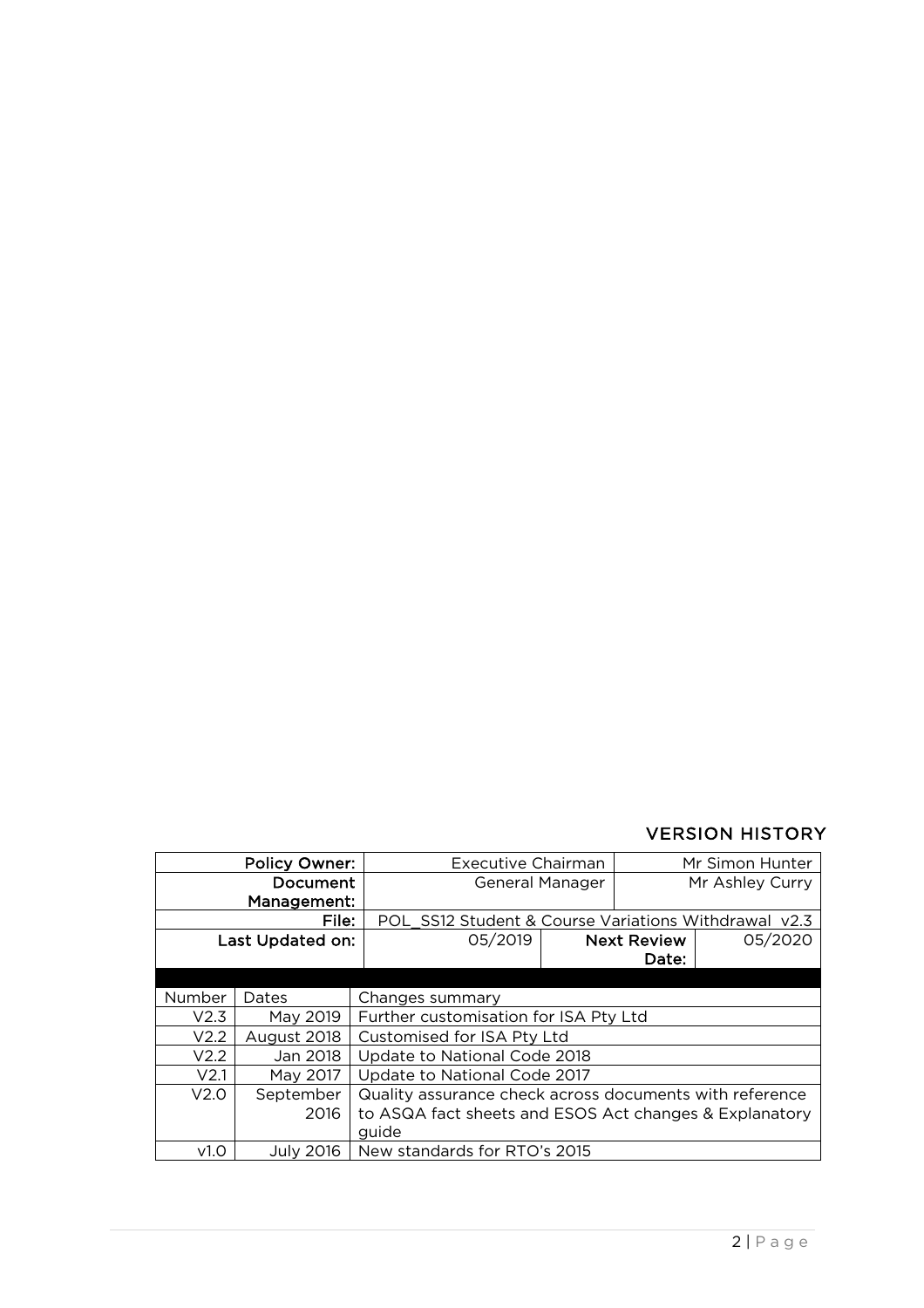# TABLE OF CONTENTS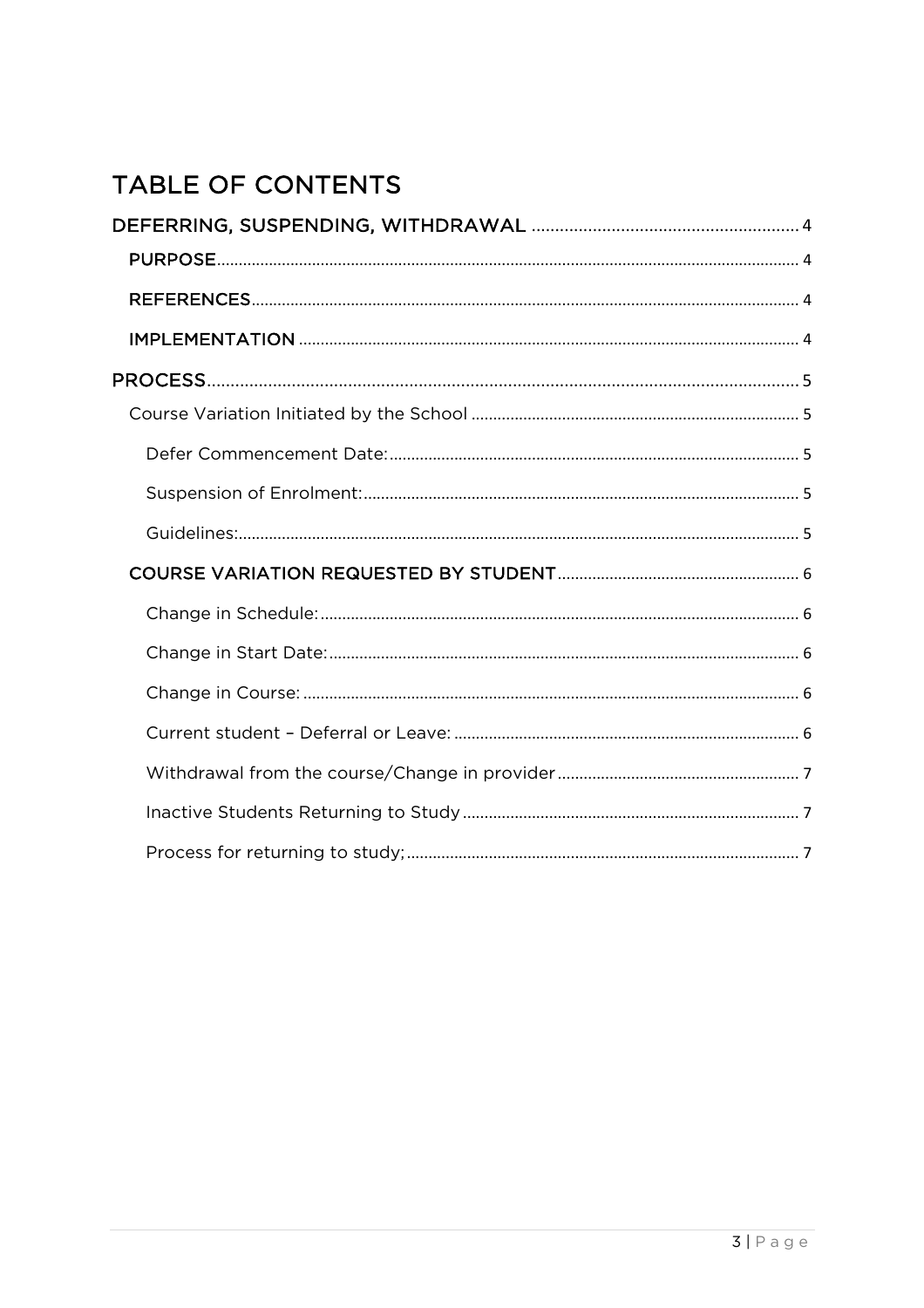# DEFERRING, SUSPENDING, WITHDRAWAL

# PURPOSE

International Screen Academy Pty Ltd (the School) course variation or withdrawal policy includes guidelines for Deferral, Leave of Absence, Change in Course, Change in Schedule, Withdrawal requests, Release requests, Change in Start Date and inactive students.

Students may, through formal agreement with their registered provider, be given permission to defer commencement, take a leave of absence or temporarily suspend their studies during the course. Such absences, however, may affect the student's visa status.

This policy also describes the limited circumstances in which students have the right to appeal the decision if deferral, suspension or cancellation of enrolment is initiated by The School.

The registered provider may also seek to cancel the student's enrolment in certain circumstances.

### REFERENCES

NC Standard 9 Deferring, suspending or cancelling the overseas student's enrolment

### IMPLEMENTATION

The Executive Chairman is ultimately responsible for the care of student welfare and compliance with visa conditions

The General Manager is responsible for day to day course and student administration and counselling for students. The General Manager will extract reports every term and refer to the Executive Chairman in relation to student study loads and requests for variations.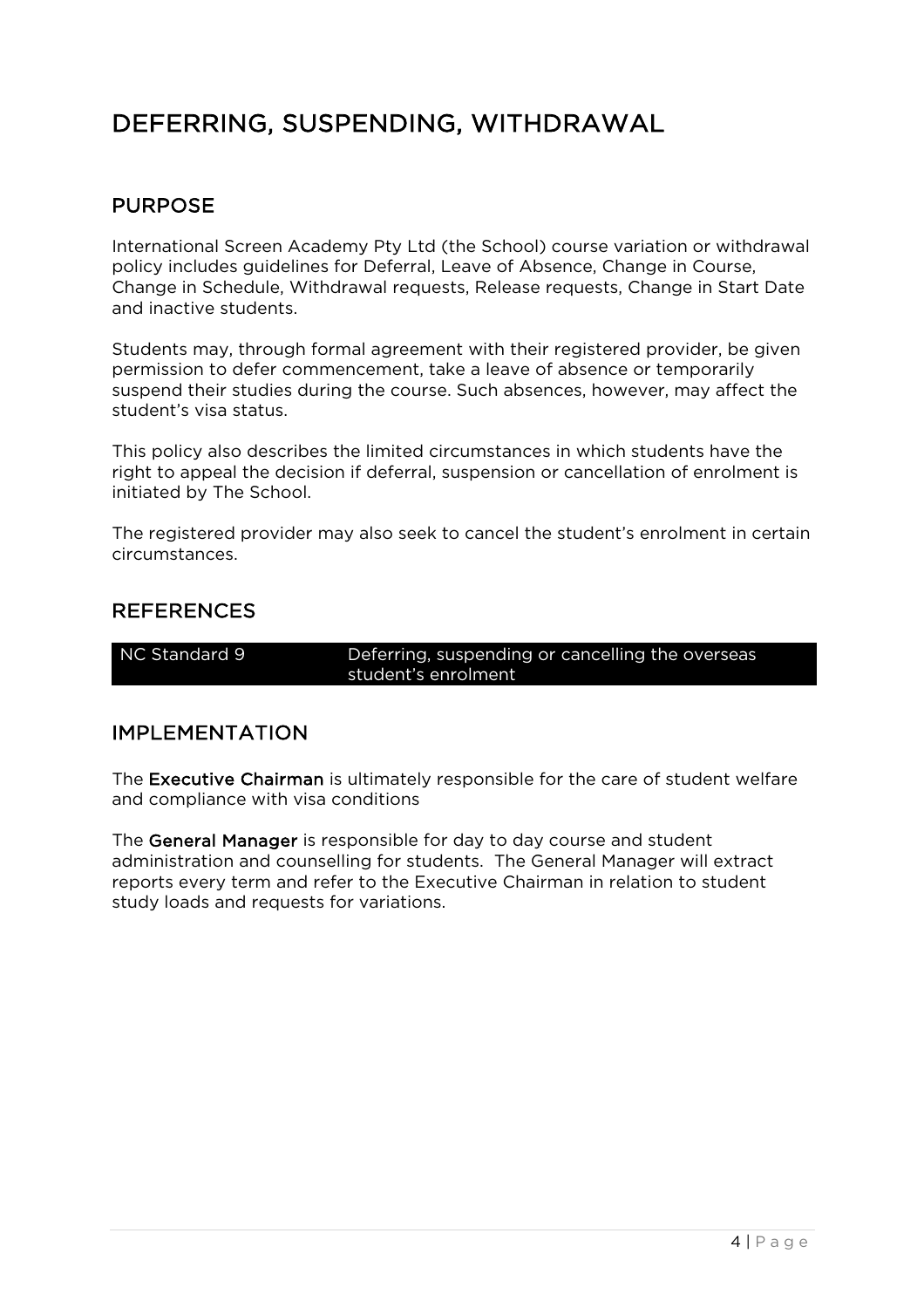# PROCESS

### Course Variation Initiated by the School

#### Defer Commencement Date:

The School may defer the commencement of a course when it is not offered.

#### Suspension of Enrolment:

The School may suspend a student's enrolment in the following circumstances;

Student misconduct:

- If the student gave false and misleading information upon application, the enrolment may be suspended while the school considers the consequences.
- ii Serious misconduct as outlined in the Student Handbook

#### Cancellation of Enrolment:

The School may cancel student's enrolment in the following circumstances;

- i Non-payment of outstanding fees
- ii Inconsistent course progress (e.g. continuous absence from scheduled course hours, consistent unsatisfactory course progress)
- iii Serious misconduct as outlined in the Student Handbook
- iv If a student is found to have provided false or misleading information, or documentation
- v New students who at the end of week 2 of classes have not completed orientation and enrolment, and have not received approval for a change in course or commencement date
- vi Continuing students who at the end of week 3 after 15 consecutive days absence in the compulsory study period (term) have not re-commenced the term and have not notified the School of a change in study plan.

#### Guidelines:

In cases where a student's enrolment has been suspended, deferred or cancelled by the school except in 1.3(v) and (vi) listed above, the student will be notified and given 20 working days to access The School's internal complaints and appeals process.

The School will notify the relevant department via PRISMS (Provider Registration and International Student Management System) only after all internal appeal processes then external appeals processes if activated by the student have been exhausted and the outcome is not in favour of the student.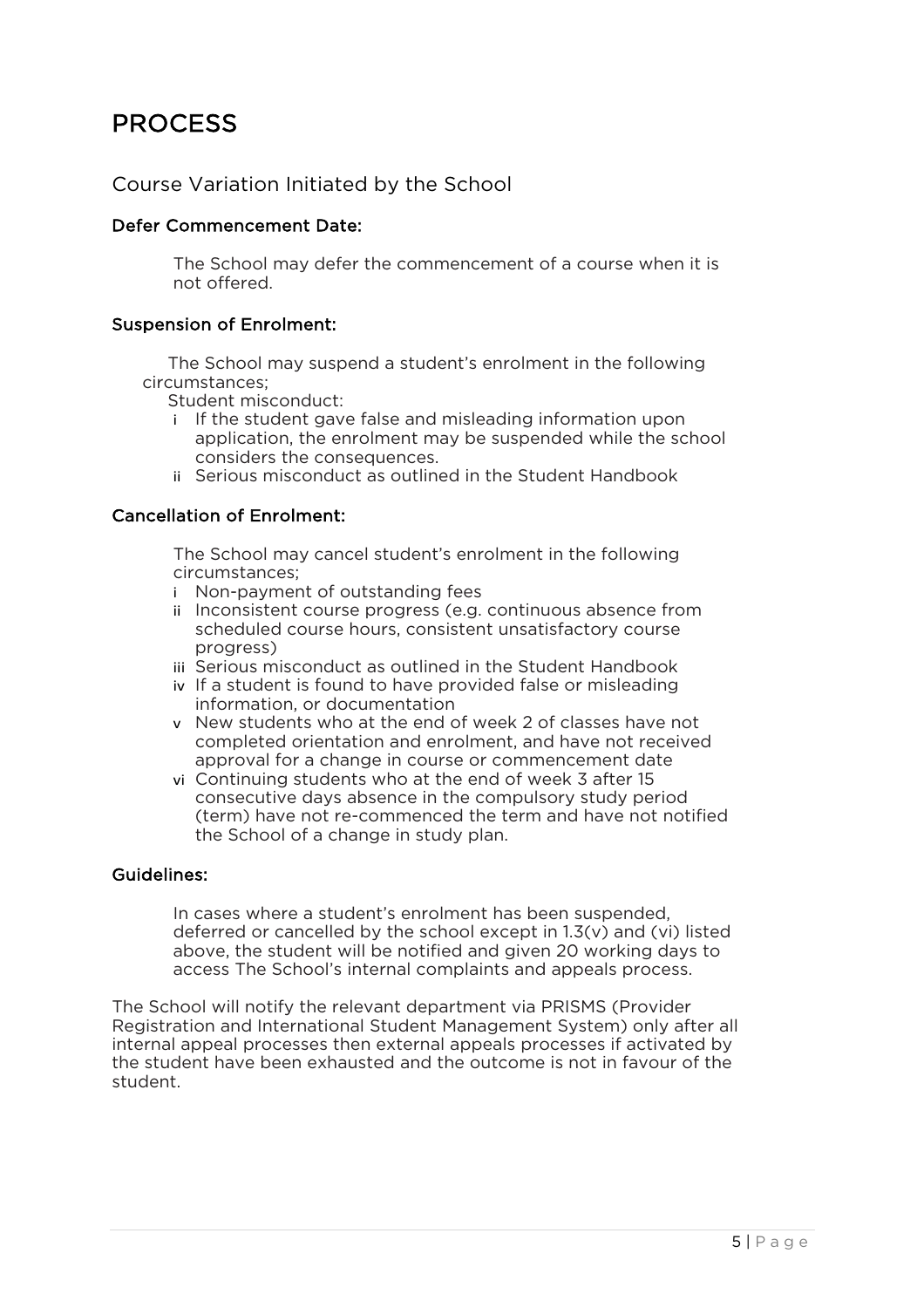# COURSE VARIATION REQUESTED BY STUDENT

#### Change in Schedule:

The student must complete ADM\_Change In Course/Start Date Request Form.

A student can request a change in schedule; however, it is subject to approval by the Executive Chairman or General Manager. Timetable/schedules cannot be changed in the middle of the subject. Students are discouraged from making Change in Schedule requests to accommodate work requirements – but they shall be approved where possible.

#### Change in Start Date:

The student must complete the ADM\_Change In Course/Start Date Request Form.

Students, both onshore as well as offshore will be required to submit substantial proof for change in start date.

Once the approval has been granted, the start date change will be processed in the Student Management System and a new Offer Letter provided. Once the student accepts the new offer by submitting the signed contract the update will be made on PRISMS.

If the student wishes to start at a later date owing to medical reasons or if a visa has not been granted, he/she will not be charged any administration fees.

#### Change in Course:

The student must complete the ADM\_Change In Course/Start Date Request Form. The change in Course is subject to approval by the CEO and/or General Manager A student wishing to change course can do so provided

accounts/fees are paid in full for the previous course and they satisfy the entry requirements for the new course.

The student must pay at least one term towards the new course.

Once the approval has been granted, the course change will be processed in the Student Management System and a new Offer Letter provided. Once the student accepts the new offer by submitting the signed contract the update will be made on PRISMS.

#### Current student – Deferral or Leave:

The student must complete the ADM\_Student Deferral/Leave Form and submit substantial proof for a request for leave of absence.

Request needs to be made a minimum of 14 days before the leave start date. A shorter notice will be considered only in the event of compassionate or compelling reasons.

Leave of absence is subject to approval by the CEO/Executive Chairman and/or General Manager.